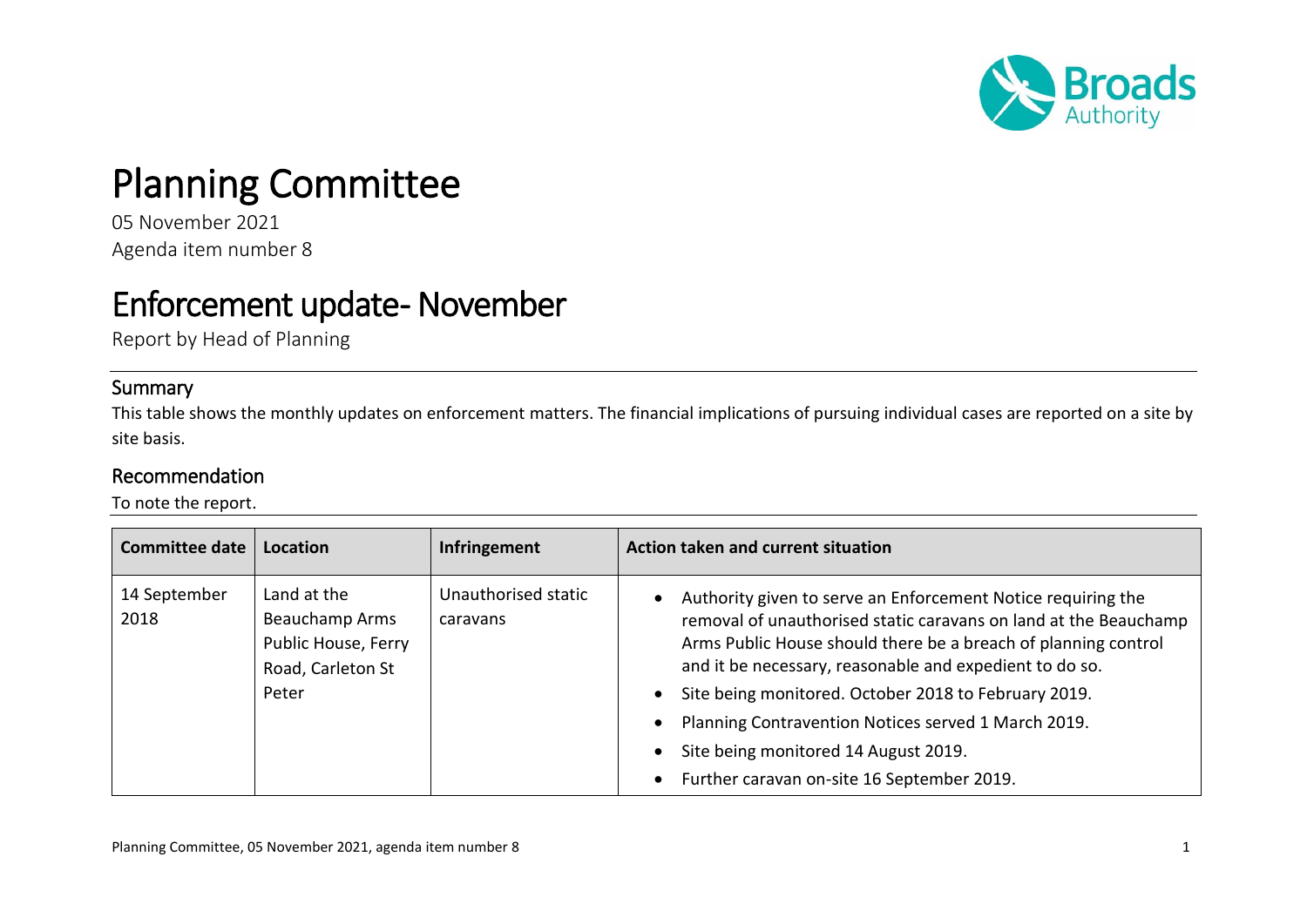| <b>Committee date</b> | <b>Location</b> | Infringement | Action taken and current situation                                                                                                                                                                                                                                  |
|-----------------------|-----------------|--------------|---------------------------------------------------------------------------------------------------------------------------------------------------------------------------------------------------------------------------------------------------------------------|
|                       |                 |              | Site being monitored 3 July 2020.<br>Complaints received. Site to be visited on 29 October 2020.<br>$\bullet$                                                                                                                                                       |
|                       |                 |              | Three static caravans located to rear of site appear to be in or in<br>$\bullet$<br>preparation for residential use. External works requiring planning<br>permission (no application received) underway. Planning<br>Contravention Notices served 13 November 2020. |
|                       |                 |              | Incomplete response to PCN received on 10 December.<br>Landowner to be given additional response period.                                                                                                                                                            |
|                       |                 |              | Authority given to commence prosecution proceedings 5 February<br>$\bullet$<br>2021.                                                                                                                                                                                |
|                       |                 |              | Solicitor instructed 17 February 2021.<br>$\bullet$                                                                                                                                                                                                                 |
|                       |                 |              | Hearing date in Norwich Magistrates Court 12 May 2021.                                                                                                                                                                                                              |
|                       |                 |              | Summons issued 29 April 2021.                                                                                                                                                                                                                                       |
|                       |                 |              | Adjournment requested by landowner on 4 May and refused by<br>Court on 11 May.                                                                                                                                                                                      |
|                       |                 |              | Adjournment granted at Hearing on 12 May.<br>$\bullet$                                                                                                                                                                                                              |
|                       |                 |              | Revised Hearing date of 9 June 2021.<br>$\bullet$                                                                                                                                                                                                                   |
|                       |                 |              | Operator pleaded 'not guilty' at Hearing on 9 June. Trial scheduled<br>for 20 September at Great Yarmouth Magistrates Court.                                                                                                                                        |
|                       |                 |              | Legal advice received in respect of new information. Prosecution<br>withdrawn and new PCNs served on 7 September 2021.                                                                                                                                              |
|                       |                 |              | Further information requested following scant PCN response and<br>$\bullet$<br>confirmation subsequently received that caravans 1 and 3<br>occupied on Asured Shorthold Tenancies. 27 October 2021                                                                  |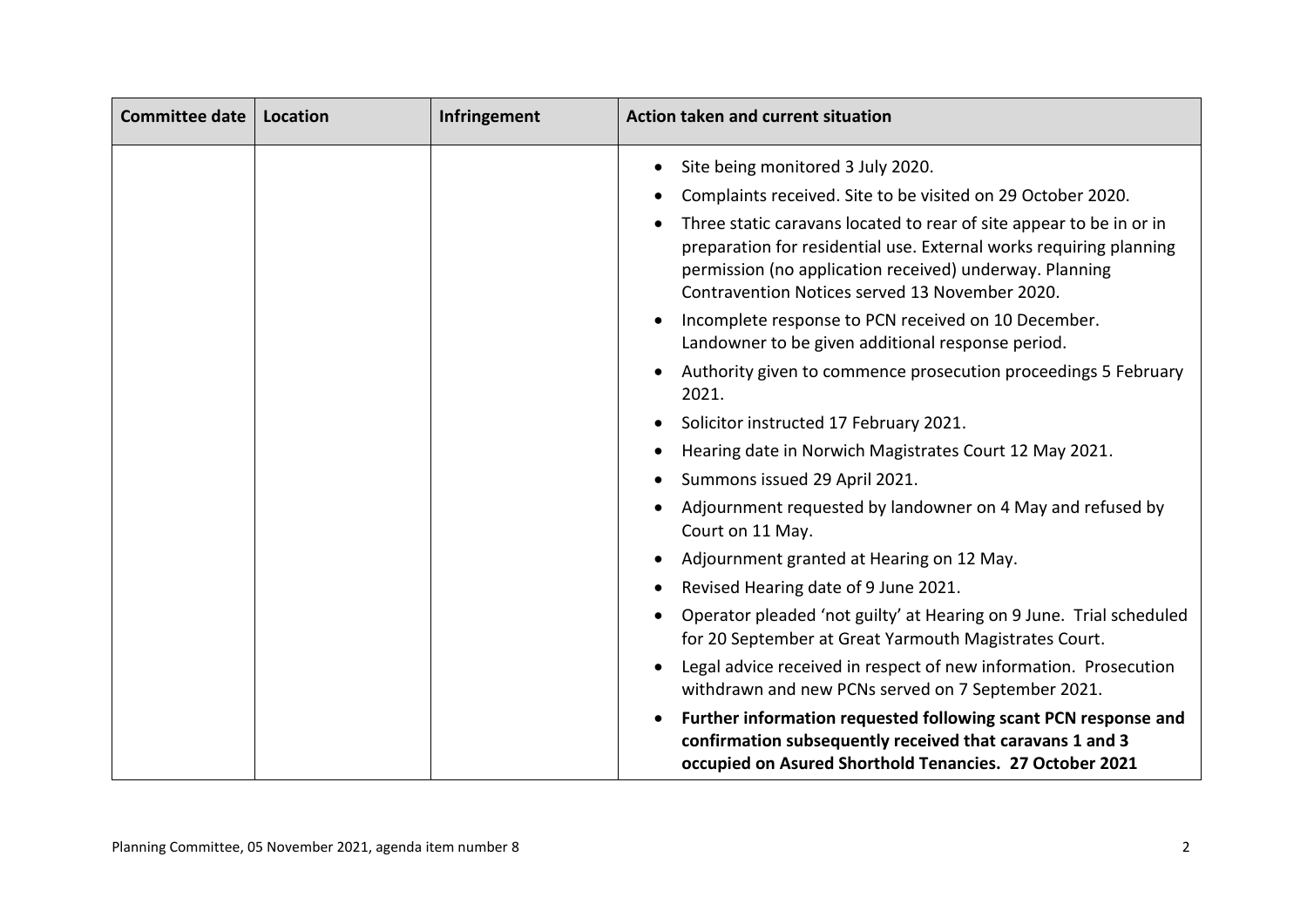| Committee date     | Location                                               | Infringement                                                                                                                                                                                                                | Action taken and current situation                                                                                                                                                                                                                                                                                                                                                                                                                                                                                                                                                                                                                                                                                                                                                                                                                                                                                                                                                                                                                                                                                                               |
|--------------------|--------------------------------------------------------|-----------------------------------------------------------------------------------------------------------------------------------------------------------------------------------------------------------------------------|--------------------------------------------------------------------------------------------------------------------------------------------------------------------------------------------------------------------------------------------------------------------------------------------------------------------------------------------------------------------------------------------------------------------------------------------------------------------------------------------------------------------------------------------------------------------------------------------------------------------------------------------------------------------------------------------------------------------------------------------------------------------------------------------------------------------------------------------------------------------------------------------------------------------------------------------------------------------------------------------------------------------------------------------------------------------------------------------------------------------------------------------------|
| 8 November<br>2019 | Blackgate Farm, High<br>Mill Road, Cobholm             | Unauthorised<br>operational<br>development-<br>surfacing of site,<br>installation of services<br>and standing and use<br>of 5 static caravan<br>units for residential<br>use for purposes of a<br>private travellers' site. | Delegated Authority to Head of Planning to serve an Enforcement<br>Notice, following liaison with the landowner at Blackgate Farm, to<br>explain the situation and action.<br>Correspondence with solicitor on behalf of landowner 20<br>November 2019.<br>Correspondence with planning agent 3 December 2019.<br>Enforcement Notice served 16 December 2019, taking effect on 27<br>January 2020 and compliance dates from 27 July 2020.<br>Appeal against Enforcement Notice submitted 26 January 2020<br>with a request for a Hearing. Awaiting start date for the appeal. 3<br><b>July 2020.</b><br>Appeal start date 17 August 2020.<br>$\bullet$<br>Hearing scheduled 9 February 2021.<br>$\bullet$<br>Hearing cancelled. Rescheduled to 20 July 2021.<br>$\bullet$<br>Hearing completed 20 July and Inspector's decision awaited.<br>$\bullet$<br>Appeal dismissed with minor variations to Enforcement Notice.<br>Deadline for cessation of caravan use of 12 February 2022 and 12<br>August 2022 for non-traveller and traveller units respectively, plus<br>12 October 2022 to clear site of units and hardstanding. 12 August<br>2021 |
| 4 December<br>2020 | Land to east of<br>North End, Thorpe<br>next Haddiscoe | Unauthorised change<br>of use to mixed use of<br>a leisure plot and<br>storage.                                                                                                                                             | Authority given for the service of Enforcement Notices.<br>$\bullet$<br>Section 330 Notices served 8 December 2020.<br>Enforcement Notice served 12 January 2021 with compliance date<br>12 February 2021.                                                                                                                                                                                                                                                                                                                                                                                                                                                                                                                                                                                                                                                                                                                                                                                                                                                                                                                                       |